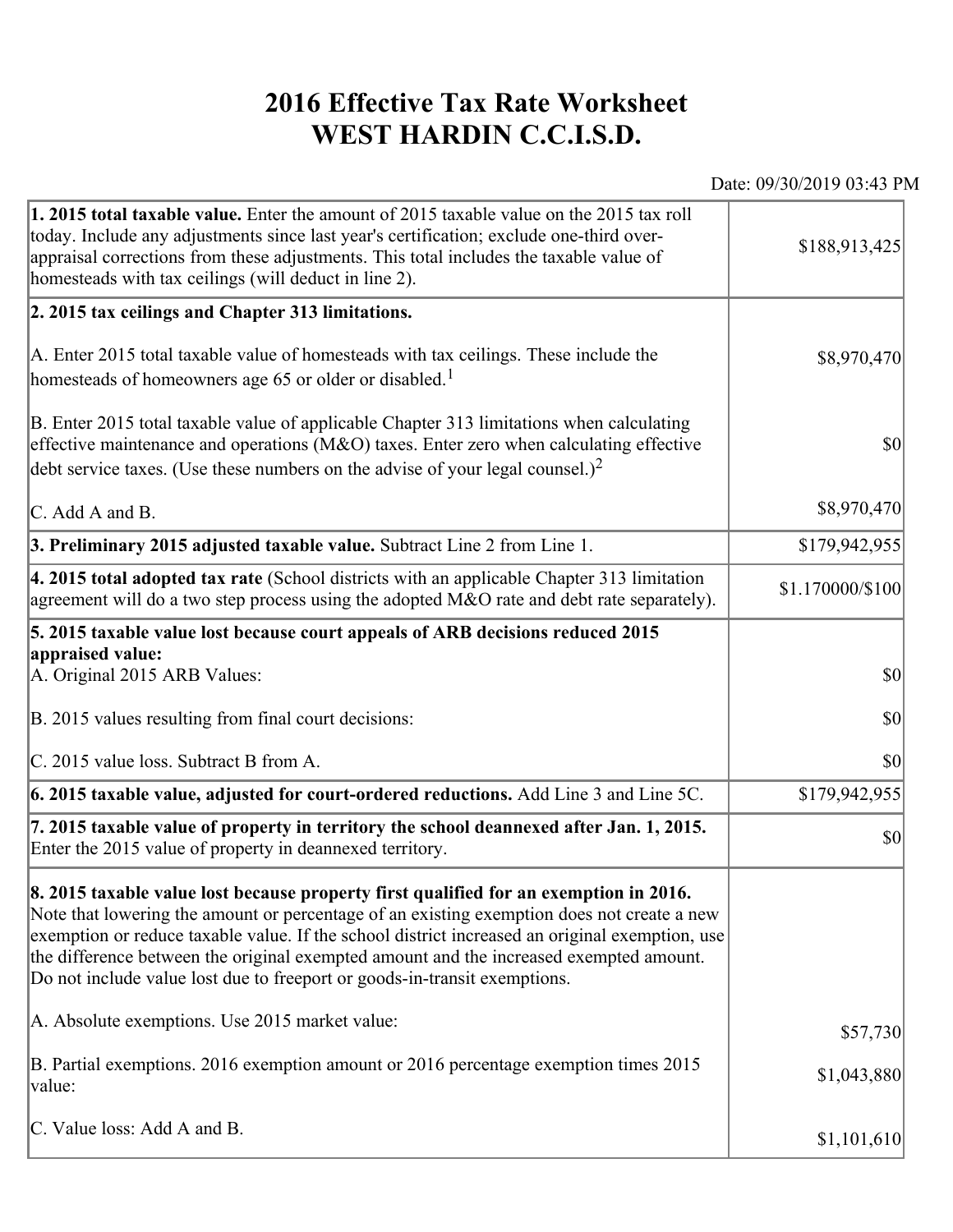| 9. 2015 taxable value lost because property first qualified for agricultural appraisal (1-<br>d or 1-d-1), timber appraisal, recreational/scenic appraisal or public access airport<br>special appraisal in 2016. Use only properties that qualified in 2016 for the first time; do<br>not use properties that qualified in 2015.                                                                                                                                                                                                                                                                                                                                                                         |               |
|-----------------------------------------------------------------------------------------------------------------------------------------------------------------------------------------------------------------------------------------------------------------------------------------------------------------------------------------------------------------------------------------------------------------------------------------------------------------------------------------------------------------------------------------------------------------------------------------------------------------------------------------------------------------------------------------------------------|---------------|
| A. 2015 market value:                                                                                                                                                                                                                                                                                                                                                                                                                                                                                                                                                                                                                                                                                     | \$0           |
| B. 2016 productivity or special appraised value:                                                                                                                                                                                                                                                                                                                                                                                                                                                                                                                                                                                                                                                          | 30            |
| C. Value loss. Subtract B from A.                                                                                                                                                                                                                                                                                                                                                                                                                                                                                                                                                                                                                                                                         | \$0           |
| 10. Total adjustments for lost value. Add lines 7, 8C and 9C.                                                                                                                                                                                                                                                                                                                                                                                                                                                                                                                                                                                                                                             | \$1,101,610   |
| 11. 2015 adjusted taxable value. Subtract Line 10 from Line 6.                                                                                                                                                                                                                                                                                                                                                                                                                                                                                                                                                                                                                                            | \$178,841,345 |
| 12. Adjusted 2015 taxes. Multiply Line 4 by Line 11 and divide by \$100.                                                                                                                                                                                                                                                                                                                                                                                                                                                                                                                                                                                                                                  | \$2,092,443   |
| 13. Taxes refunded for years preceding tax year 2015. Enter the amount of taxes refunded<br>by the district for tax years preceding tax year 2015. Types of refunds include court<br>decisions, corrections and payment errors. Do not include refunds for tax year 2015. This<br>line applies only to tax years preceding tax year 2015.                                                                                                                                                                                                                                                                                                                                                                 | \$2,025       |
| 14. Adjusted 2015 taxes with refunds. Add Lines 12 and 13.                                                                                                                                                                                                                                                                                                                                                                                                                                                                                                                                                                                                                                                | \$2,094,468   |
| 15. Total 2016 taxable value on the 2016 certified appraisal roll today. This value<br>includes only certified values and includes the total taxable value of homesteads with tax<br>ceilings (will deduct in Line 17). These homesteads include homeowners age 65 or older or<br>disabled.                                                                                                                                                                                                                                                                                                                                                                                                               |               |
| A. Certified values only: $3$                                                                                                                                                                                                                                                                                                                                                                                                                                                                                                                                                                                                                                                                             | \$187,514,310 |
| B. Pollution control exemption: Deduct the value of property exempted for the current tax<br>year for the first time as pollution control property:                                                                                                                                                                                                                                                                                                                                                                                                                                                                                                                                                       | $S-0$         |
| C. Total value. Subtract B from A.                                                                                                                                                                                                                                                                                                                                                                                                                                                                                                                                                                                                                                                                        | \$187,514,310 |
| 16. Total value of properties under protest or not included on certified appraisal roll.                                                                                                                                                                                                                                                                                                                                                                                                                                                                                                                                                                                                                  |               |
| A. 2016 taxable value of properties under protest. The chief appraiser certifies a list of<br>properties still under ARB protest. The list shows the appraisal district's value and the<br>taxpayer's claimed value, if any, or an estimate of the value if the taxpayer wins. For each of<br>the properties under protest, use the lowest of these values. Enter the total value.                                                                                                                                                                                                                                                                                                                        | \$2,493,080   |
| B. 2016 value of properties not under protest or included on certified appraisal roll.<br>The chief appraiser gives school districts a list of those taxable properties that the chief<br>appraiser knows about, but are not included in the appraisal roll certification. These<br>properties are not on the list of properties that are still under protest. On this list of<br>properties, the chief appraiser includes the market value, appraised value and exemptions for<br>the preceding year and a reasonable estimate of the market value, appraised value and<br>exemptions for the current year. Use the lower market, appraised or taxable value (as<br>appropriate). Enter the total value. | \$0           |
| C. Total value under protest or not certified: Add A and B.                                                                                                                                                                                                                                                                                                                                                                                                                                                                                                                                                                                                                                               | \$2,493,080   |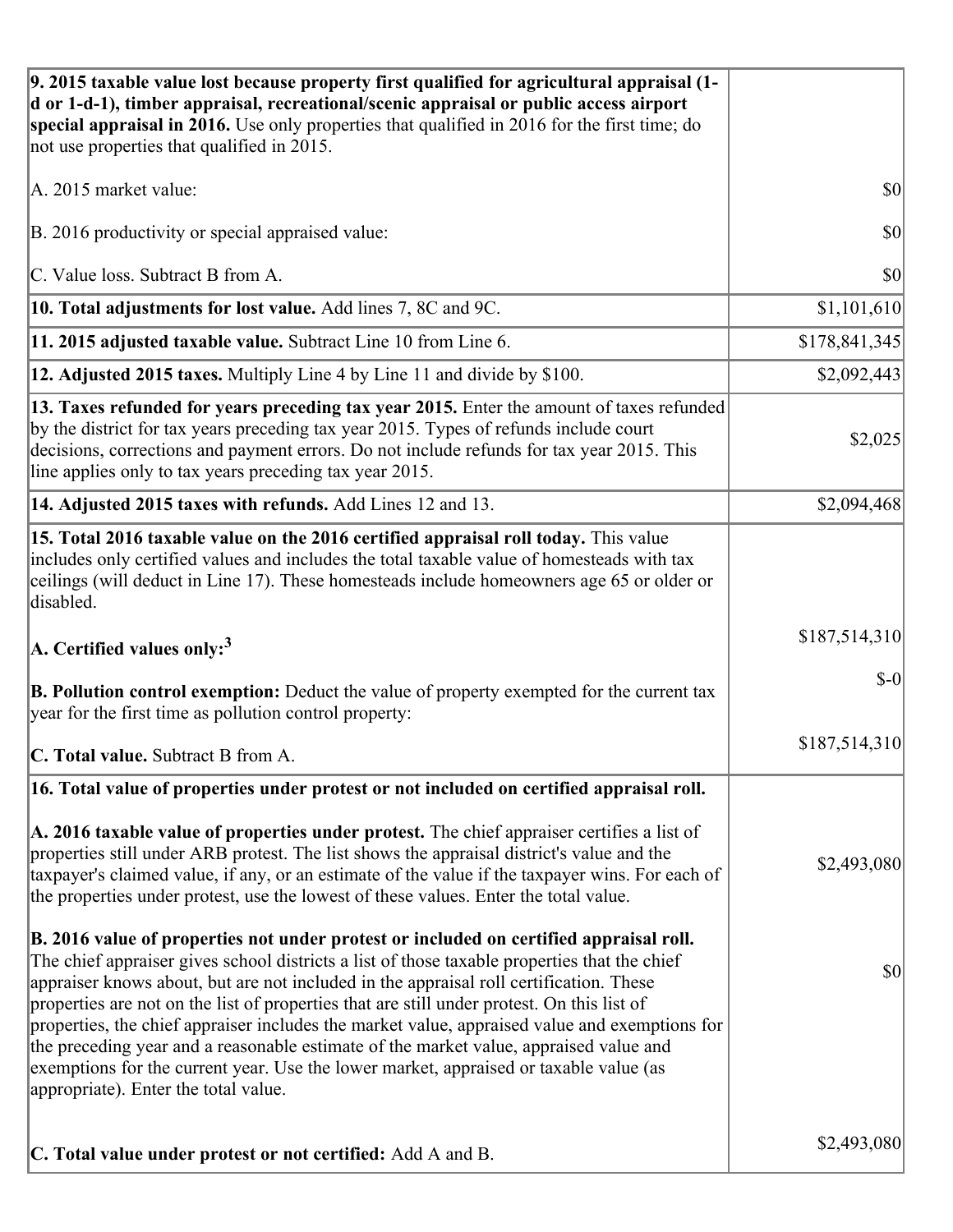| 17. 2016 tax ceilings and Chapter 313 limitations.                                                                                                                                                                                                                                                                                                                                                                             |                  |
|--------------------------------------------------------------------------------------------------------------------------------------------------------------------------------------------------------------------------------------------------------------------------------------------------------------------------------------------------------------------------------------------------------------------------------|------------------|
| A. Enter 2016 total taxable value of homesteads with tax ceilings. These include the<br>homesteads of homeowners age 65 or older or disabled. <sup>4</sup>                                                                                                                                                                                                                                                                     | \$10,339,560     |
| B. Enter 2016 total taxable value of applicable Chapter 313 limitations when calculating<br>effective M&O taxes. Enter zero when calculating effective debt service taxes. (Use these<br>numbers on the advise of your legal counsel.) <sup>5</sup>                                                                                                                                                                            | $\vert$ \$0      |
| C. Add A and B.                                                                                                                                                                                                                                                                                                                                                                                                                | \$10,339,560     |
| <b>18. 2016 total taxable value.</b> Add Lines 15C and 16C. Subtract Line 17C.                                                                                                                                                                                                                                                                                                                                                 | \$179,667,830    |
| 19. Total 2016 taxable value of properties in territory annexed after Jan. 1, 2015.<br>Include both real and personal property. Enter the 2016 value of property in territory<br>annexed by the school district.                                                                                                                                                                                                               | $\vert$ \$0      |
| 20. Total 2016 taxable value of new improvements and new personal property located<br>in new improvements. New means the item was not on the appraisal roll in 2015. New<br>additions to existing improvements may be included if the appraised value can be<br>determined. New personal property in a new improvement must have been brought into the<br>taxing unit after Jan. 1, 2015, and be located in a new improvement. | \$2,535,330      |
| 21. Total adjustments to the 2016 taxable value. Add Lines 19 and 20.                                                                                                                                                                                                                                                                                                                                                          | \$2,535,330      |
| 22. 2016 adjusted taxable value. Subtract Line 21 from Line 18.                                                                                                                                                                                                                                                                                                                                                                | \$177,132,500    |
| 23. 2016 effective tax rate. Divide Line 14 by Line 22 and multiply by \$100.                                                                                                                                                                                                                                                                                                                                                  | \$1.182430/\$100 |
| 24. 2016 effective tax rate for ISDs with Chapter 313 Limitations. Add together the<br>effective tax rates for M&O and debt service for those school districts that participate in an<br>applicable Chapter 313 limitations agreement.                                                                                                                                                                                         | \$0.000000/\$100 |

<sup>1</sup>Tex. Tax Code Section 26.012(14)  $2$ Tex. Tax Code Section 26.012(6)  $3$ Tex. Tax Code Section 26.012(6)  ${}^{4}$ Tex. Tax Code Section 26.012(6)(A)(i)

 $5$ Tex. Tax Code Section 26.012(6)(A)(ii)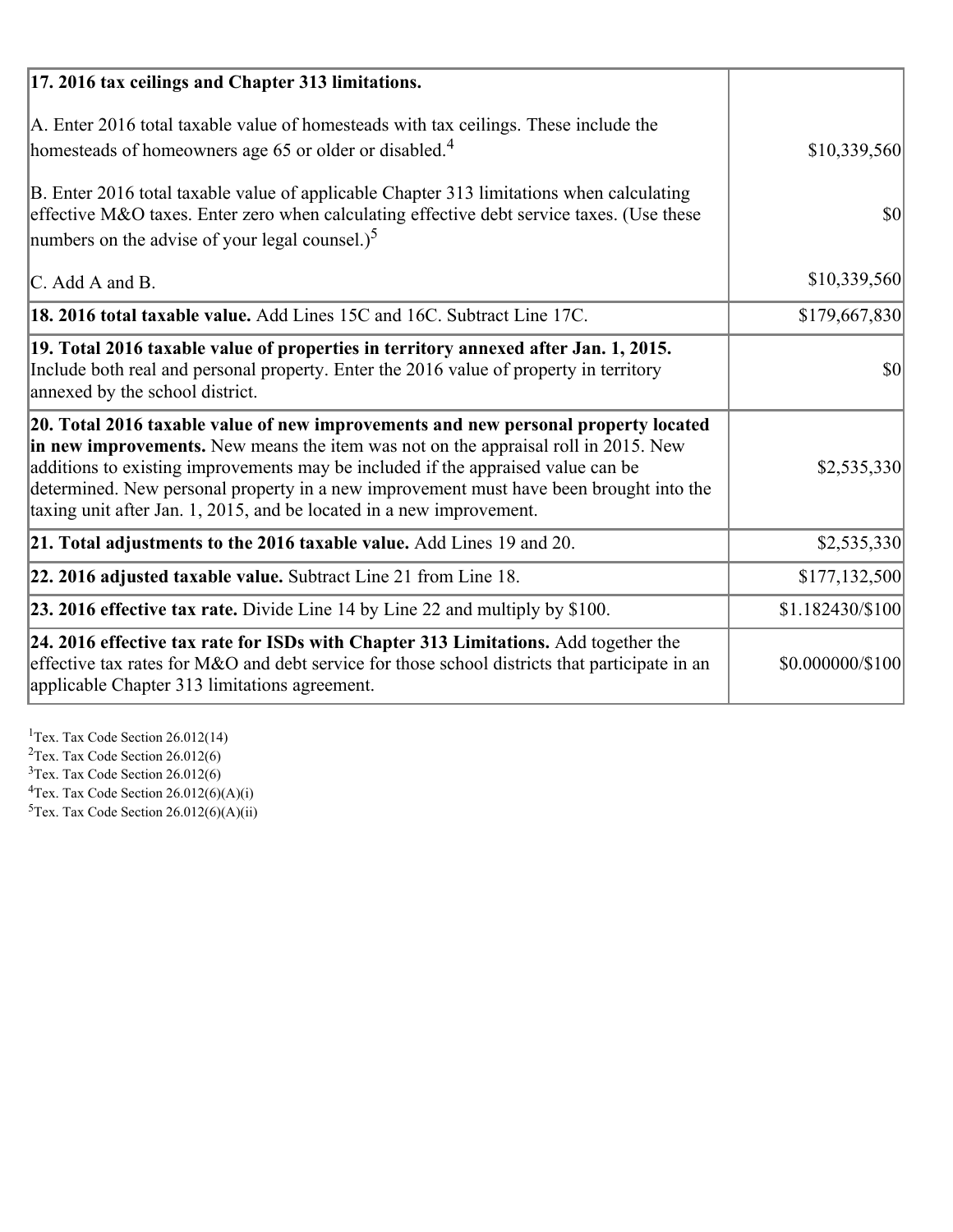## **2016 Rollback Tax Rate Worksheet WEST HARDIN C.C.I.S.D.**

Date: 09/30/2019

| \$1.500000/\$100                                                                              |
|-----------------------------------------------------------------------------------------------|
| \$1.000050/\$100                                                                              |
|                                                                                               |
| \$1.040050/\$100                                                                              |
|                                                                                               |
| \$264,800                                                                                     |
| 30                                                                                            |
| $ 10\rangle$                                                                                  |
| \$264,800                                                                                     |
| $ 10\rangle$                                                                                  |
| \$264,800                                                                                     |
| 100.00%                                                                                       |
| \$264,800                                                                                     |
| \$179,667,830                                                                                 |
| \$0.147383/\$100                                                                              |
| \$1.187433/\$100                                                                              |
| amounts that will be paid from property tax revenue. Do not include appraisal district budget |